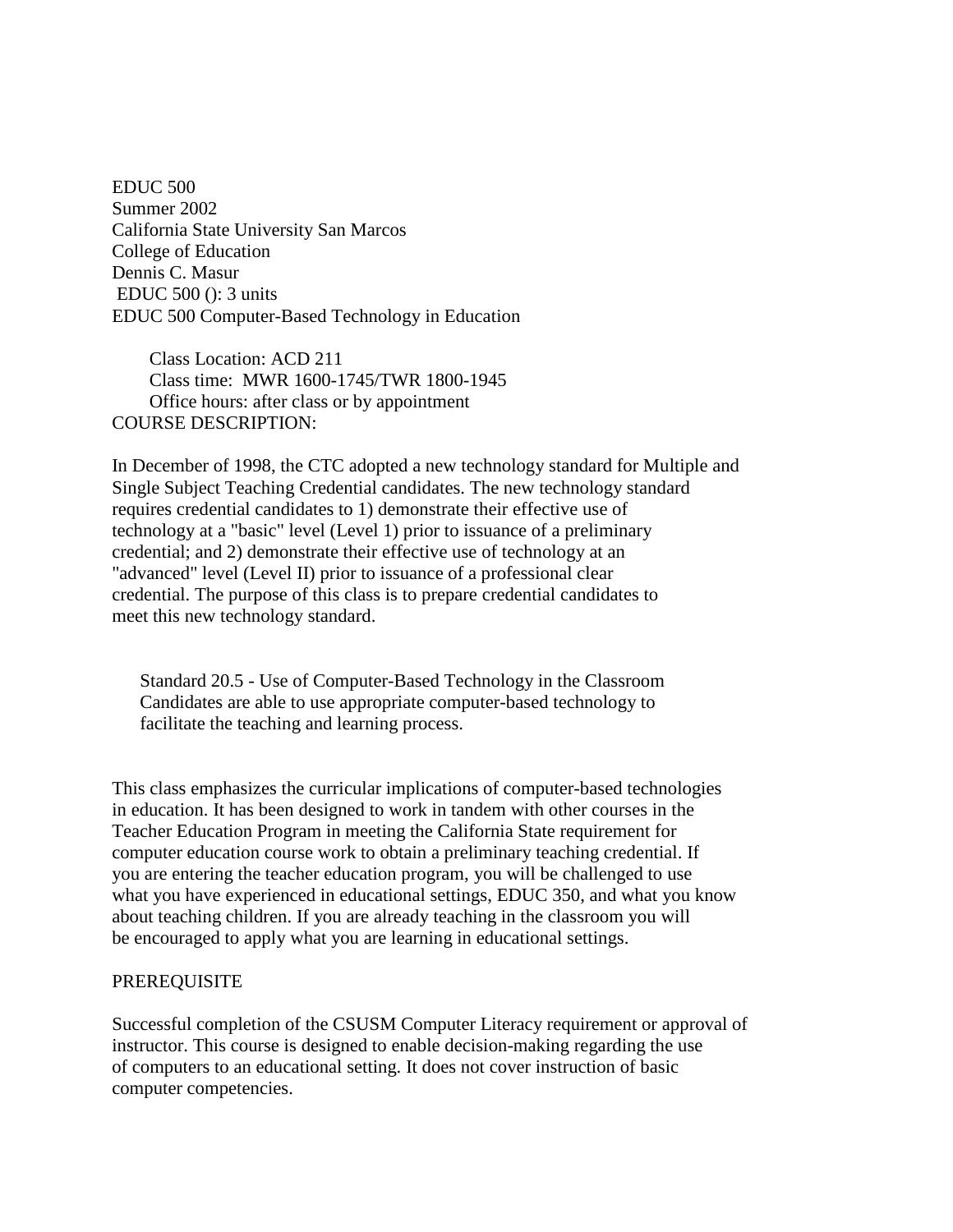## REQUIRED TEXT AND MATERIALS

 • Teachers Discovering Computers: Integrating Technology in the Classroom (Shelly & Cashman)

• Five Disks 1.40 MB PC or Mac Format (Label with your name) OR ZIP Disk

• Pay for Print Card: May be purchased in Academic Hall 202

## RECOMMENDED TEXT

 NETS for Students: Connecting Curriculum & Technology. (2000). International Society for Technology in Education (ISTE). ISBN 1-56484-150-2 Optional Resources

 • Bowers, C.A. 1988. The Cultural Dimensions of Educational Computing. Teachers College: New York, NY.

 • Cummins, Jim & Sayers, Dennis. 1995 Brave New Schools: Challenging cultural literacy through global learning networks. St. Martin's Press: NY.

 National Educational Technology Standards for Teachers: NETS Book COE Mission Statement

 The mission of the College of Education Community is to collaboratively transform public education by preparing thoughtful educators and advancing professional practices. We are committed to the democratic principles of educational equity and social justice for all learners, exemplified through reflective teachers, learning and service. We value diversity, collaboration, professionalism and shared governance.

# COURSE OBJECTIVES:

This class will help you to:

- gain proficiency in the use of computers
- make informed and critically reflective decisions regarding the choice, use and creation of educational technology applications

The following required competencies for all California teachers have been established by legislation. Commencing January 1, 2000, the minimum requirements for the preliminary multiple or single subject credential include demonstration of the ability to do the following:

(1) Identify issues involved in the access to, use of, and control of computer-based technologies, including, but not limited to:

(a) the impact of technology upon the learning process;

 (b) the moral, legal, and ethical implications, including copyright infringement;

 (c) the economic and social implications of that access, use, and control, including the need

to provide equitable access to technology.

(2) Demonstrate, within appropriate subject areas and grade levels, the application and use of computer-based technology as a tool to enhance the development of problem solving skills, critical thinking skills, or creative processes through course-based projects and demonstration lessons. Demonstrate knowledge of basic operations, terminology, and capabilities of computer-based technology and the use of computer hardware, software, and system components.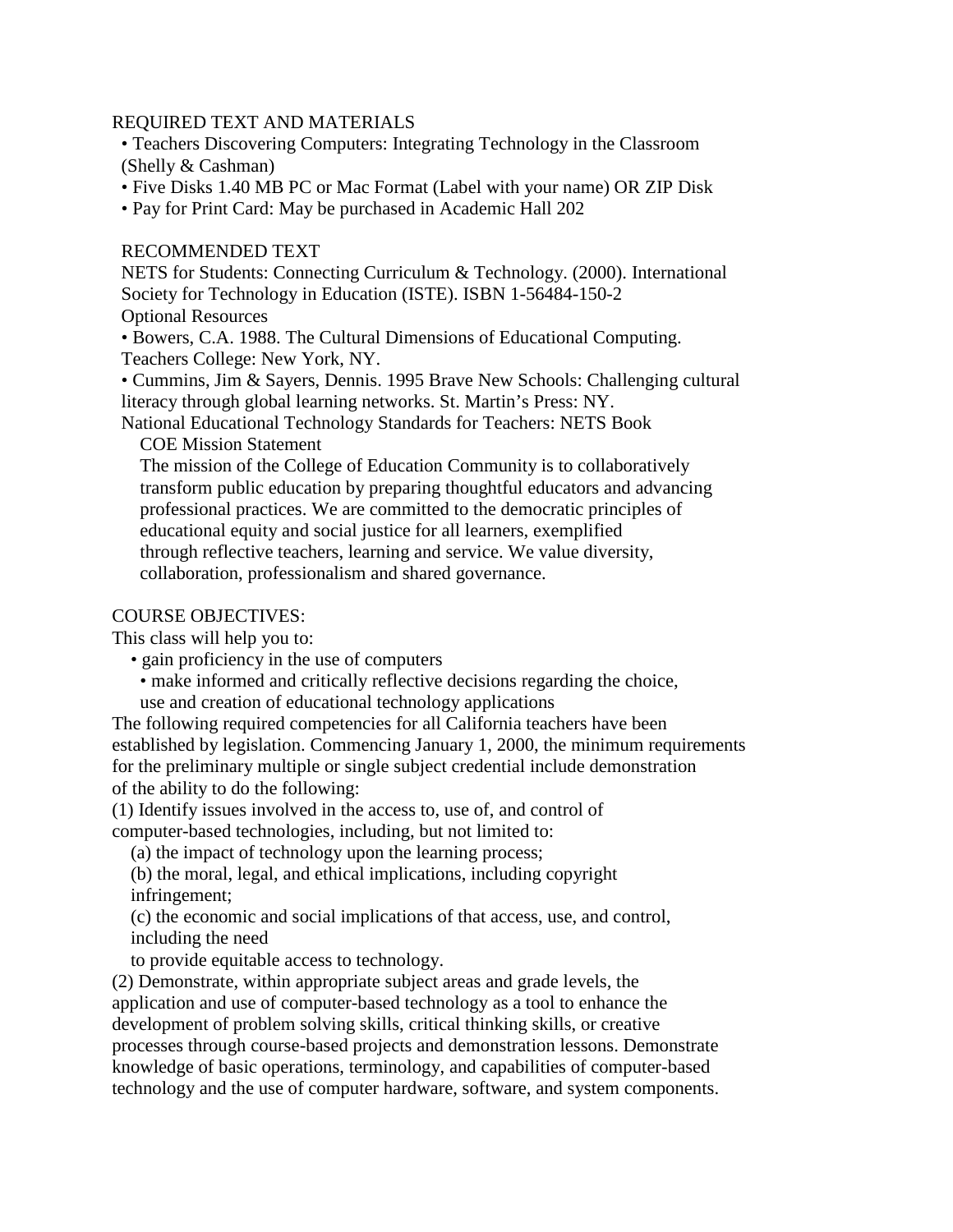(3) Appropriate to the subject area and grade level, demonstrate a basic understanding of and ability to use representative programs from each of the following categories:

 (a) computer applications and electronic tools, such as word processing, data bases, graphics, spreadsheets, telecommunications (including email), portfolio management, page-layout, networking, reference, and authoring software;

 (b) technology-based activities, such as simulations, demonstrations, tutorials, drill and practice, and interactive software;

 (c) utility programs for classroom administration, such as those for record keeping, gradebook, lesson planning, generating instructional materials, and managing instruction.

(4) Demonstrate the application and use of computer-based technologies as tools to enable the development of problem-solving skills, critical thinking skills, and creative processes. Examples of such skills and processes are: gathering and analyzing data, generating and testing hypotheses, classifying, comparing and contrasting, inferring, evaluating and composing and designing.

# ADMINISTRATIVE REQUIREMENTS OF STUDENTS

This class will utilize distributed learning instructional strategies. Students must keep up with class assignments from week to week and will complete the lab assignments in both on-campus or off-campus locations. Plan to spend up to seven hours out of class each week to complete required readings, communicate with email, complete or expand lab assignments and to gain familiarity with educational technology applications.

Students are required to keep a copy of all work and are expected to submit examples of best practice for their portfolio evaluation. All proof of work accomplished is the responsibility of the student. Students will construct a notebook, portfolio, including disk(s) of the work done over the semester to serve as a professional portfolio and sampling of technology accomplishments. In some cases assignments may be completed within the allotted class time. Please be sure to read and understand the CSUSM policy on plagiarism and cheating as it will be strictly enforced. Academic dishonesty including plagiarism or copyright infringement will be reported to the University and will result in a course grade of F. Attendance Policy

Due to the dynamic and interactive nature of this course, all students are expected to attend specifically designated classes and communicate regularly with email study groups and instructor to participate in distributed learning activities. Attendance for Ed500 is measured by the degree of active participation both online and in class, the quality of lab work assignments, and the degree of investment as evidenced by positive interaction with professor and peers. Should the student have extenuating circumstances, s/he should contact the instructor as soon as possible.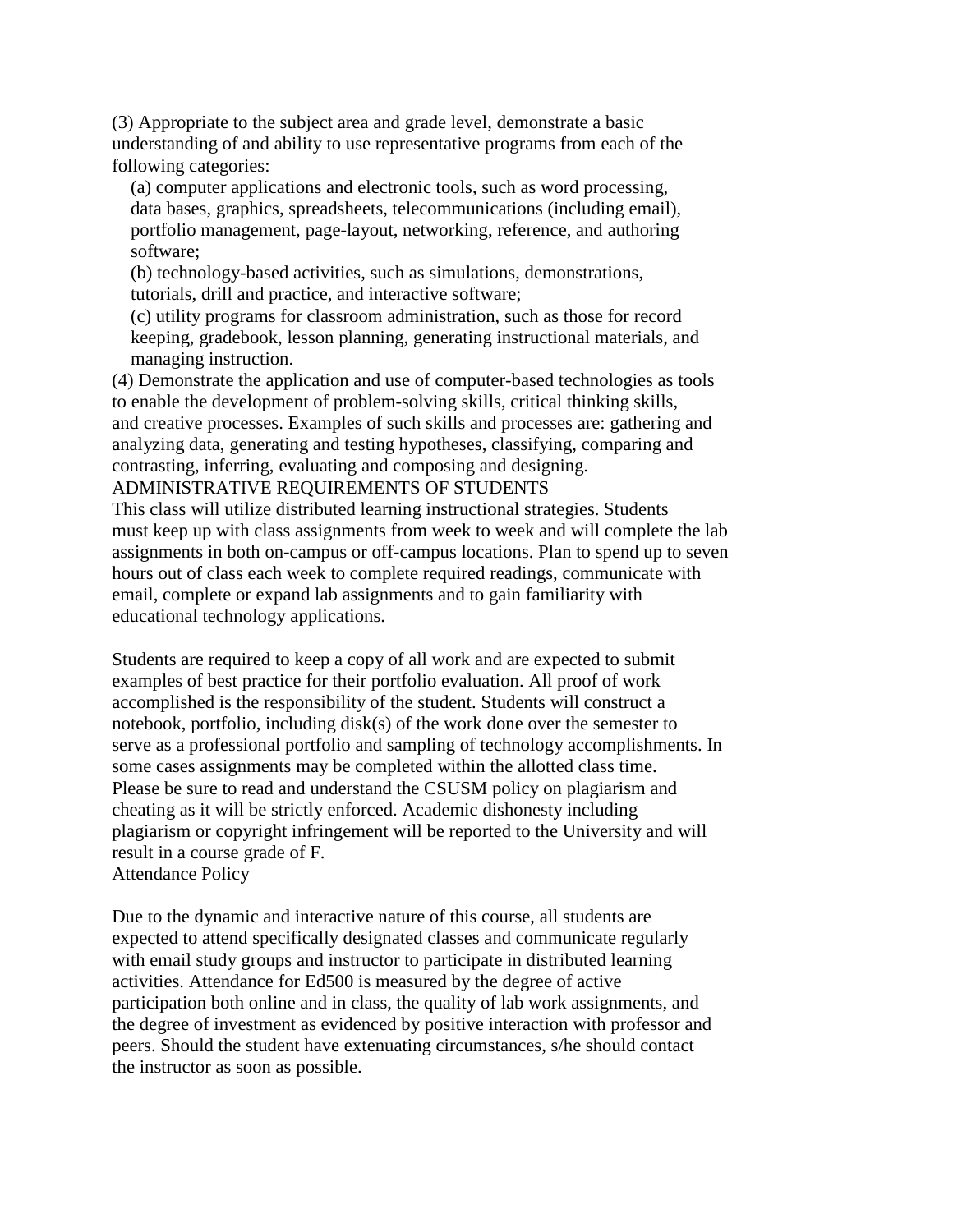### REQUIREMENTS AND EVALUATION:

California State University San Marcos has adopted an all-university writing requirement. In each course, students are required to write at least 2500 words in essays, exercises, papers and examinations.

Quizzes, Labs and Assignments

Quizzes will cover any material taught during class lessons or assigned readings. Labs will reflect work done at the computers. Assignments will be made to reinforce concepts covered in class and to provide adequate practice. Dependability and promptness are expected. Late assignments will receive reduced points. If you find you cannot be in class, please make sure another class member delivers your assignment. All assignments should be prepared in a digitized format and printed out free of spelling and/or grammar mistakes. Back up your work regularly.

Assignment Evaluation

Total points for an assignment (may be 15, 10, or 5 points) will be given when: all components of the assignment have been completed to the fullest extent and submitted on time, no grammar or spelling errors are evident, and student has shown understanding of the course concepts addressed in the assignment. Points are deducted for late, incomplete or when the quality of the work does not reflect a graduate level.

• Final Project

Critical Analysis: This class requires that you engage in self-reflection to assess the degree to which you have comprehended and are able to apply the concepts covered in this class. You are required to create a portfolio of appropriate samples from your class assignments that you believe best reflect your progress and growth. These may include, but not be limited to the following: sample of a word-processed document, database or spreadsheet projects, PowerPoint or HyperStudio Stacks, telecommunication assignments. Reflection: From your portfolio samples, select two that are most meaningful to you. Using a word processor, compose a critical reflection describing (a) why you selected these two to write about,

(b) what did you enjoy about completing them? (c) what challenges did they present? (d) how did you overcame any obstacles? (e) what did you learn from those assignments? And, most importantly…(f) how would you change your work now that you have had time to reflect? (These reflections equal three pages double spaced, 12 point Times Font - submitted with portfolio).

Synthesis: From the items in your portfolio, select one application that you would like to investigate further. Develop a student project beyond what the original assignment required. Expand and demonstrate your skills in the application to a higher degree (instructor approval required). The goal of this assignment is to demonstrate your ability to identify, act on, and achieve goals for self-learning with educational applications of technology. (Final Project). This project will be presented to the class prior to the week of finals. Application: Using the Lesson Plan Template specified, create a lesson utilizing technology to teach a particular content or skill (developed in the final project). Describe the target population (including age), curriculum standards,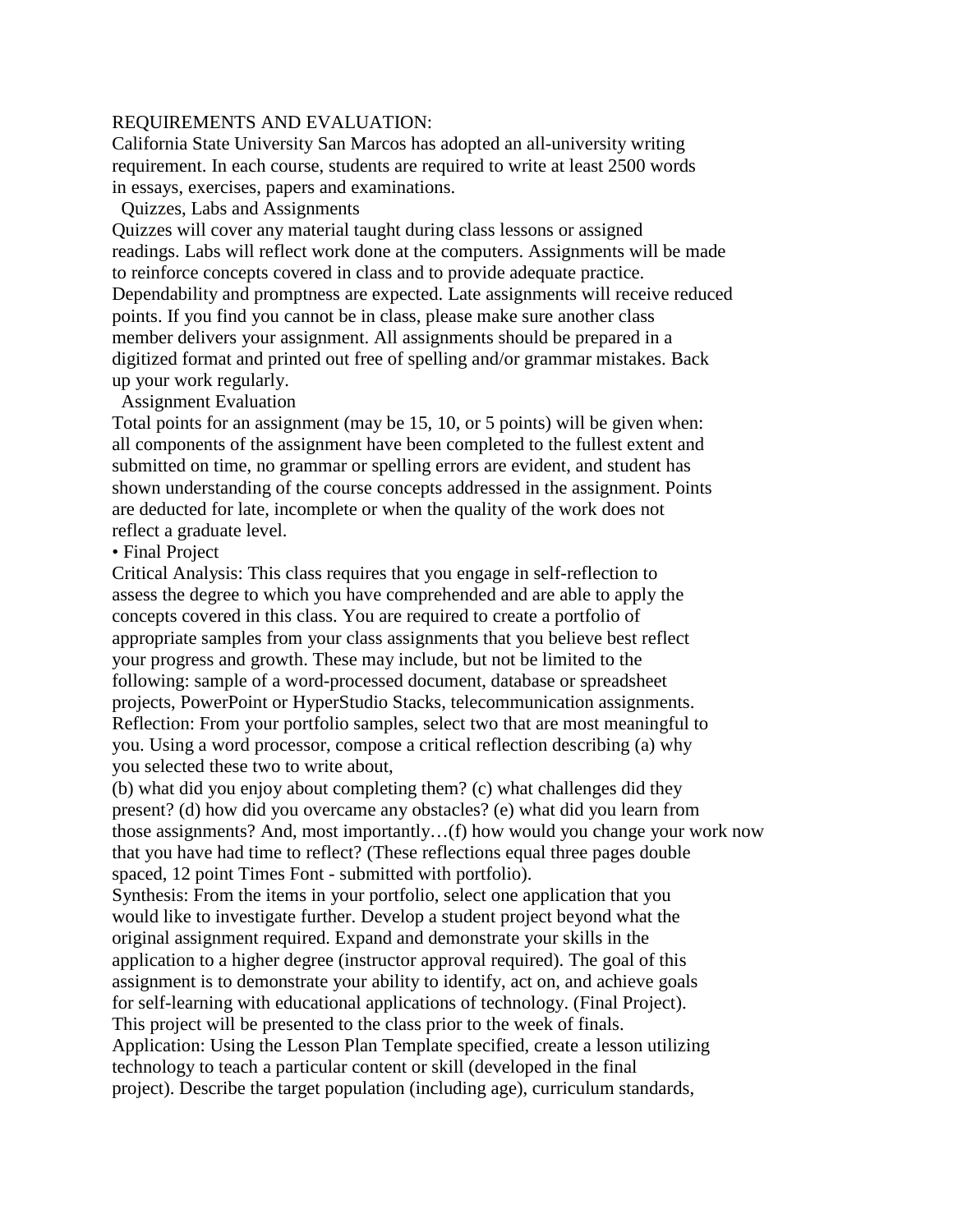instructional objectives, instructional plan for implementation, and methods of evaluation. If you have not previously taught in the classroom, take your plan to a classroom teacher and get feedback before you present. This lesson plan will coincide with the Synthesis (Final Project). (use ASSURE lesson plan format from your textbook).

• Class Investment

Your investment in this class is demonstrated through regular class attendance and participation, through active, constructive and creative contributions both online and in class, and through participation in cooperative collaborative learning. The past experience, teaching and computer expertise of class members will benefit everyone and provide a valuable resource for the class 50% - labs & assignments 30% - quizzes, portfolio and final project

20% - class investment (attendance and participation)

 GRADING PROCEDURES AND ASSIGNMENTS Grading is calculated on the standard of 94 - 100 = A80 - 83 = B-70 - 73 = C- $90 - 93 = A - 77 - 79 = C + 60 - 69 = D$  $87 - 89 = B + 74 - 76 = Chelow 60 = F$  $84 - 86 = B$ 

You must maintain a B average in your teacher education courses.

Statement of CLAD Emphasis

 In 1992, the College of Education voted to infuse Crosscultural, Language and Academic Development (CLAD) competencies across the curriculum. The CLAD competencies are attached to this syllabus and the competencies covered are highlighted.

**Definitions** 

 The following definitions are applied from SEC. 2. Section 44259.3 in the Education Code:

 (1) "Educational technology" means the use of computer-based technology in instruction.

 (2) "Computer-based technology" means technologies based on the computer, such as telecommunications, interactive video, and compact disks.

 (3) "System components" means hardware and includes, but is not limited to, printers, monitors, modems, disk drives, scanners, video capture

 devices, video projection devices, compact disk-read only memory (CD-ROM), and other peripherals that work together in a system.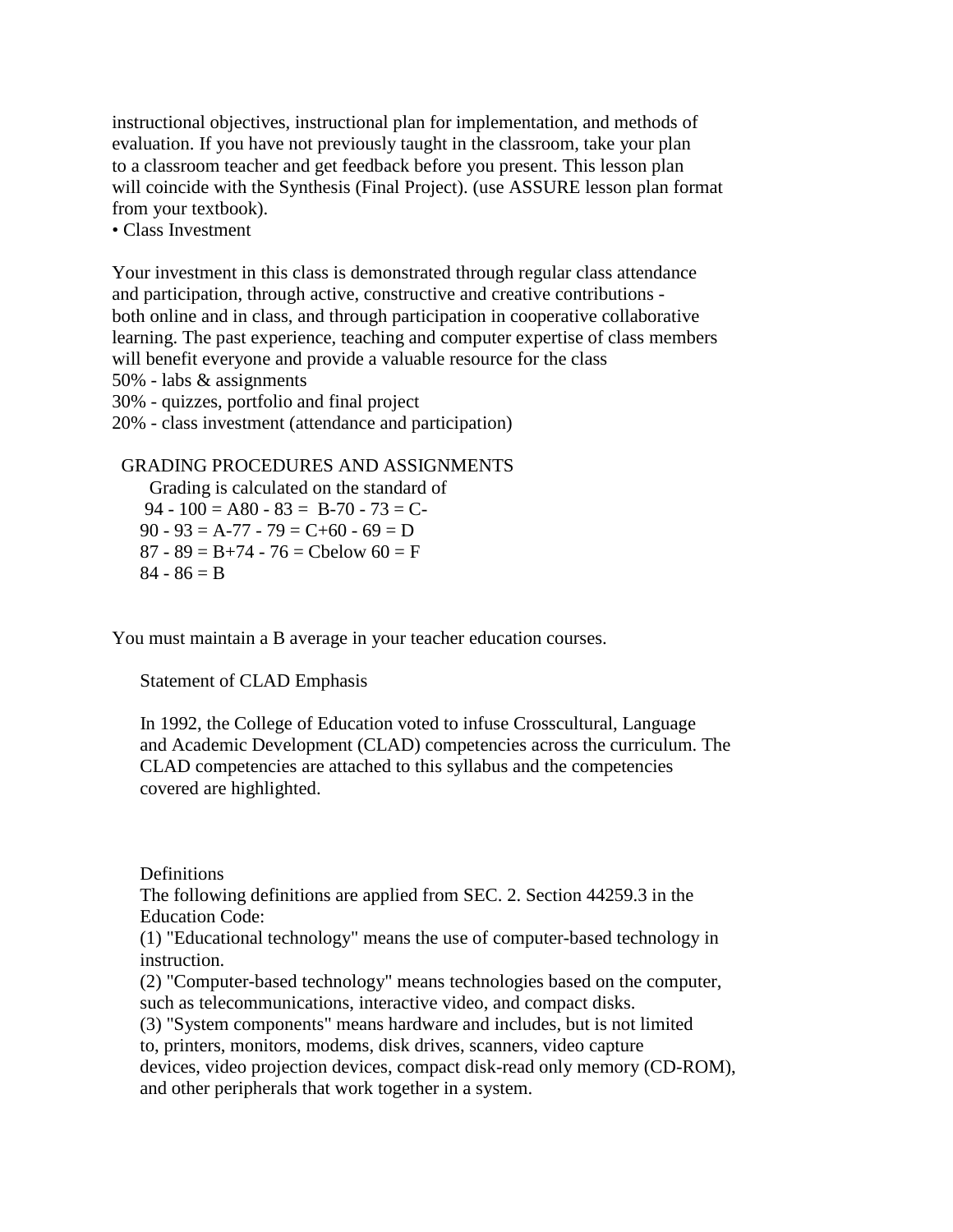(4) "Telecommunications" means the use of computers, modems, and telephone lines to move voice, video information, and data over distances. (5) "Networking" means terminals or computers, or both, linked for the purpose of moving information and data over distances. (6) "Course-based project" means an end of course or challenge requirement for the purpose of demonstrating technology competency, especially computer centered subject area expertise. (7) "Authoring software" means text, graphics, photos, pictures, video, and sound are typically sewn together into a project using authoring software. These software tools are designed to manage multimedia elements and provide user interaction.

## SCHEDULE:

EDUC500EDUC500 Computer Based Technology in Education Dennis C. Masur: dmasur@csusm.edu Summer 2002 Calendar: MWT: 1600 -1745 and TWR 1800 -1945 DateGoal/ObjCTCTopicOutcome June 17/18 June 19 12 3a 3cBasic computer skills Standards for technology Cashman Reading Schedule http://cnets.iste.org/sfors.htm Word ProcessingIntro to Basic Mac Skills Teacher State Standards Student Tech. Standards Word Processing Write an introductory letter using a word processor. (adjust margins, header, footer, font, styles) Due June 20 Students self-assess technology competencies using CTAP Print out chart for Portfolio Due June 20 June 20

 2  $1c$  $\mathcal{L}$  3aInternet Issues of access to technologyIntro to Internet Issues of Internet use and access: class discussion Backflip Searching the InternetWeb Activity: Due June 24/25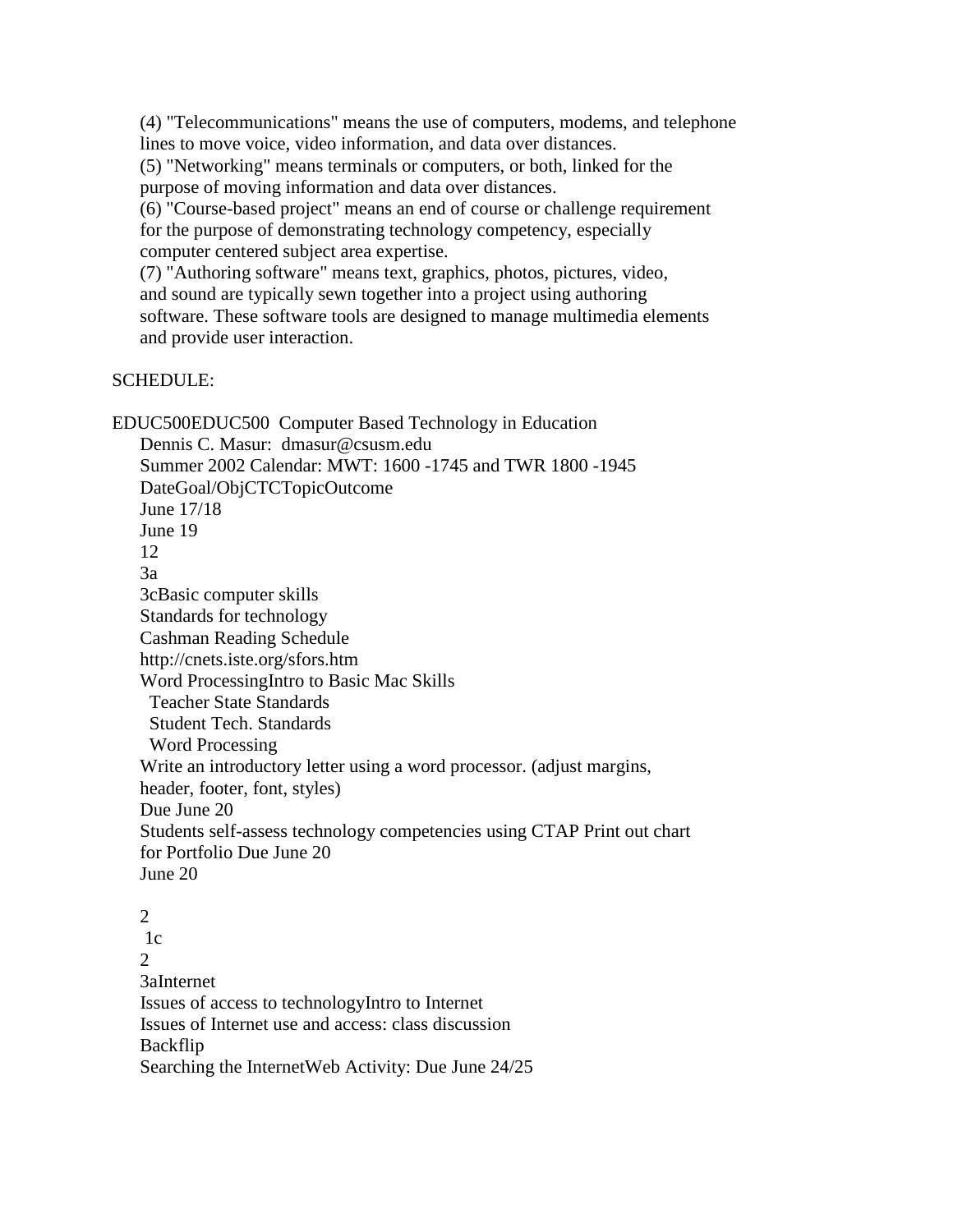Students learn to use the web to access information: 7 Steps Activity: Due June 26 June 24/25 June 26 3 3aEmail/WebCT Professional JournalsEmail: intro and attachments Web CT: threaded discussionStudents use email to collaborate: copy to teacher: Due Tonight! Threaded discussions on Readings: Due July 1/2 June 28 4 3a 3cThreaded discussions Desktop publishing Inspiration DemoNewsletter: Class News Click on the link to obtain the rubric for this exercise http://rubistar.4teachers.org/view\_rubric.php3?id=301403Students use desktop publishing to explore technology in the classroom to communicate with parents. Due July 3 DateGoal/ObjCTCTopicOutcome July 1/2 July 3 5 3a 3cSpreadsheets Data Base Organizing Information: DatabasesStudents explore uses of spreadsheets to organize, compare, analyze and present data: Due July 15/16 July 8/9 July 10 6  $\mathcal{D}$  3aaMultimedia PowerpointInteractive Multimedia Click here for PowerPoint rubricDue by July 22/23 Virtual July 11 71b 3Copyright Issues

Ethical Use Issues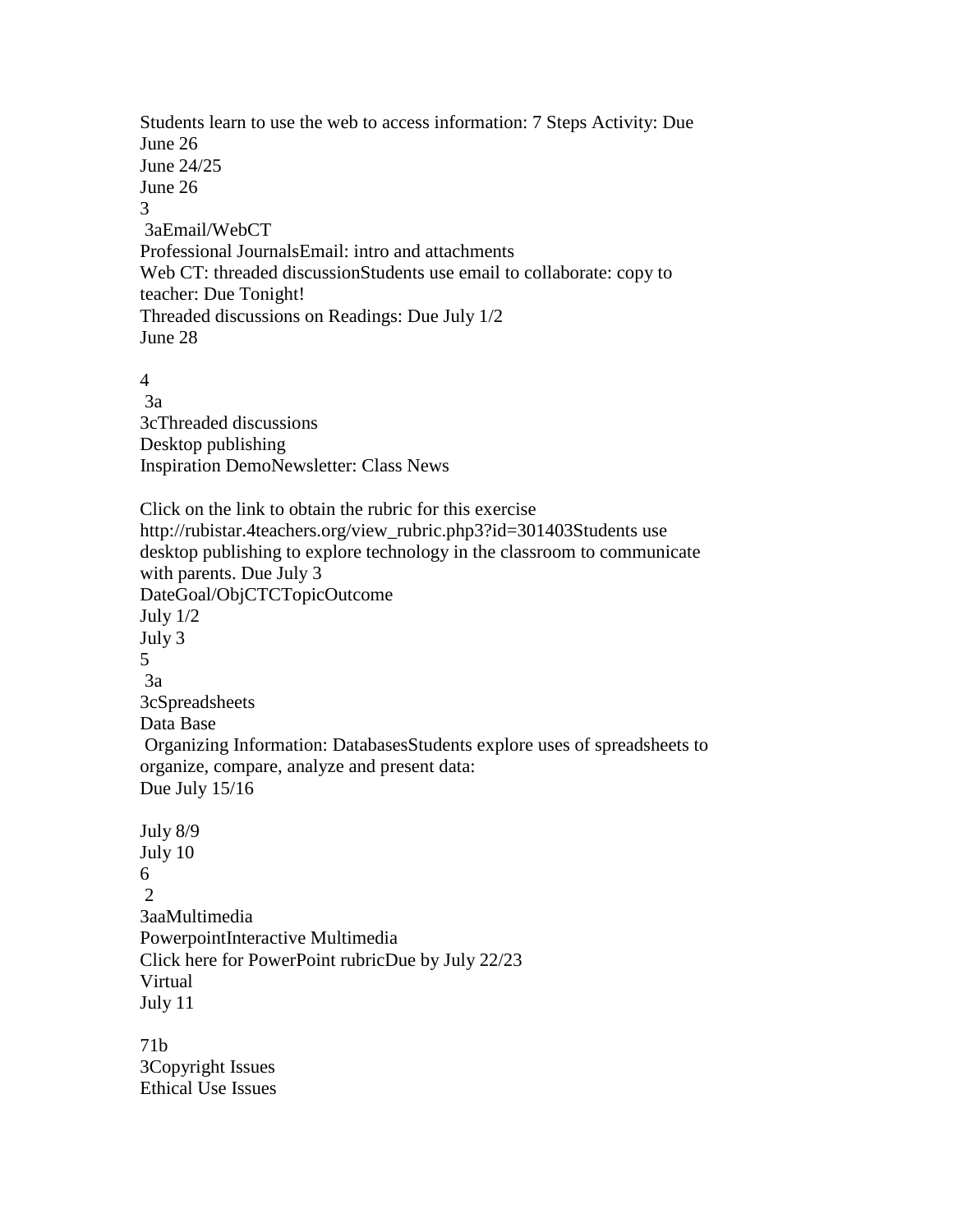Best Practices: Professional journals and researchCopyright and Ethics OnCUE and Learning and Leading with Technology JournalsStudents reflect on issues in education related to Copyright and ethical use: Due July 18 Post and respond to Journal articles. Due July 24

 July 15/16 July 17 8 1a 3c Evaluating Web Resources/ Filamentality/Class web pages\*\*Midterm

 Students evaluate web resources on threaded discussion Filamentality/teacher web due Aug 1 Students demonstrate skills: test July 18 9

2

3a

 Professional Reading Web Project Evaluation IntroSelecting appropriate software for learning. Students read and reflect on a journal article based on best practice and research findings: WebCT posting: Due July 29/30

 DateGoal/ObjCTCTopicOutcome July 22/23 July 24 10 1a  $1<sub>b</sub>$  3a 3b Software Evaluation

 Select appropriate Software for learningStudents use program to explore software for stimulating problem solving and higher level thinking skills: Due July 29/30 Students are aware of resources for technology in the classroom. Reflection July 25 July 25